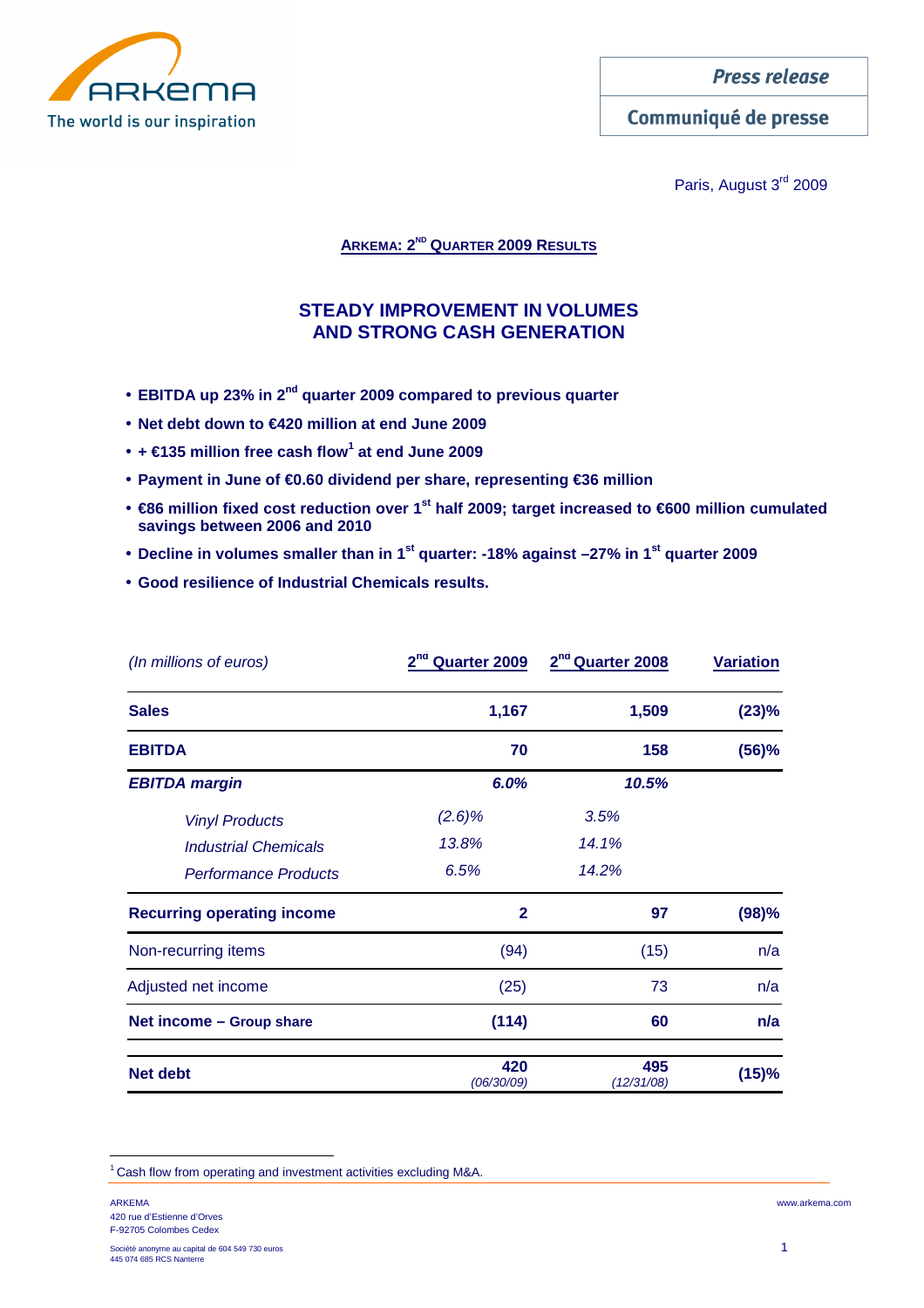

At the close of the Board of Directors meeting which reviewed Arkema's condensed consolidated accounts for the first six months of 2009, Thierry Le Hénaff, Chairman and CEO of Arkema, stated:

« Arkema's teams were very quick to gauge the scale of the current crisis, and, since the end of last year, have been deploying quickly and successfully the necessary efforts to adapt to the situation by giving priority to generating cash and reducing fixed costs. Three figures in particular reflect the work achieved in the first six months of 2009: €135 million free cash flow despite a 23% drop in volumes, net debt representing 23% of shareholders' equity, and a reduction of around 10% in fixed costs. We are very pleased with what we have achieved, as this is helping Arkema face the crisis with confidence. »

# **2 ND QUARTER 2009 ACTIVITY**

**Sales** stood at €1,167 million against €1,509 million in the 2<sup>nd</sup> quarter 2008. This 22.7% decline was due primarily to a drop in volumes (-18.2%), as demand remained weak in many market segments, and to further de-stocking at customers . The price effect (–6.5% on average) observed primarily in PVC and Acrylics reflects the very sharp drop in the cost of ethylene and propylene in the  $2^{nd}$  quarter 2009 compared to the  $2^{nd}$  quarter 2008. The translation effect was positive (+2.8%) as a result of the dollar's strengthening vs the euro, and the effect of variations to the scope of business remained limited (-0.7%).

The decline in volumes in the  $2^{nd}$  quarter 2009, lower than in the 1<sup>st</sup> quarter, reflected a recovery in the activity in China and a progressive reduction in de-stocking.

**EBITDA** stood at €70 million against €158 million in the 2<sup>nd</sup> quarter 2008. The impact of the sharp drop in volumes was partly offset by the ongoing implementation of productivity measures and a reduction in overhead costs which account for a  $\epsilon$ 86 million improvement over the 1<sup>st</sup> six months of 2009.

**Recurring operating income** stood at €2 million, and included depreciation of €68 million, €7 million up over the  $2^{nd}$  quarter 2008.

**Non-recurring items** accounted for –€94 million, and primarily included costs related to the restructuring plans announced in the 2<sup>nd</sup> quarter 2009 in North America and in the methacrylates activity in Europe<sup>2</sup>.

**Net income** (Group share) therefore stood at –€114 million against +€60 million in the 2<sup>nd</sup> quarter 2008.

#### **SEGMENT PERFORMANCE**

**Vinyl Products** sales stood at €266 million euros, 33% down on the 2nd quarter 2008. EBITDA stood at –€7 million against €14 million in the 2nd quarter 2008. This quarter was marked by a sharp decrease in caustic soda prices, the impact of which was eased by a significant improvement in PVC prices and volumes compared to the 1<sup>st</sup> quarter 2009 and by the productivity measures undertaken in downstream activities.

**Industrial Chemicals** sales stood at €543 million against €682 million in the 2<sup>nd</sup> quarter 2008, reflecting weak demand. EBITDA for the segment remained sound at  $\epsilon$ 75 million against  $\epsilon$ 96 million in the 2<sup>n</sup> quarter 2008 thanks to a resilient performance in Fluorochemicals, Thiochemicals and Specialty Acrylic Polymers, with unit margins for Acrylics and PMMA remaining under pressure. The many productivity measures undertaken in particular in PMMA, Acrylics and Thiochemicals continued to sustain the segment's performance.

**Performance Products** sales stood at €355 million in the 2<sup>nd</sup> quarter 2009, 17% down on the 2<sup>nd</sup> quarter 2008 (€430 million). Weak demand in the automotive and construction sectors continued to affect strongly sales volumes in Technical Polymers. EBITDA stood at €23 million against €61 million in the 2<sup>nd</sup> quarter 2008, with major fixed costs savings in the segment's 3 activities helping mitigate the impact of lower demand.

 $2$  The implementation of the project is subject to the legal information and consultation process involving the trade unions.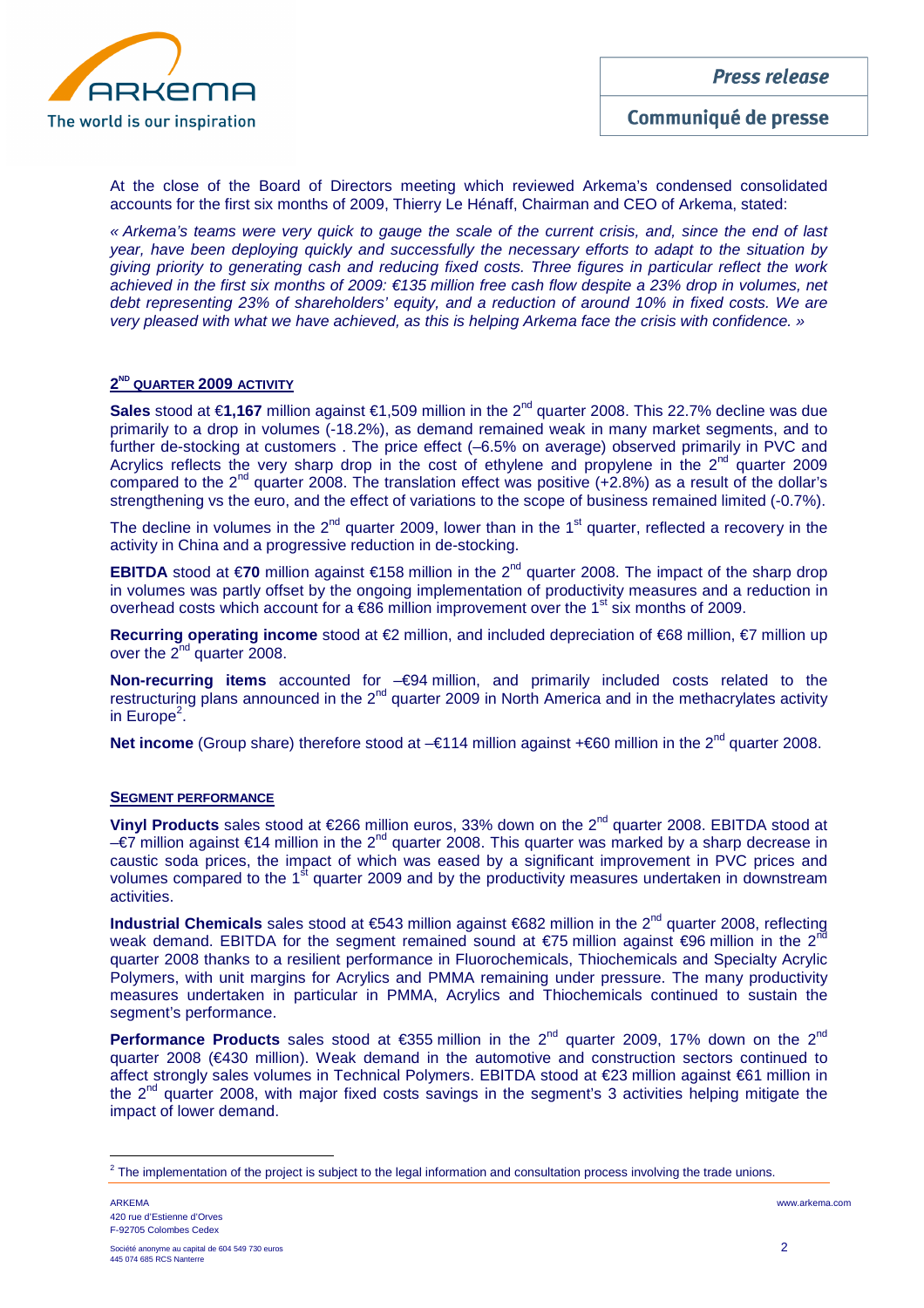

The **Corporate** segment reported EBITDA of –€21 million in the 2<sup>nd</sup> quarter 2009, and included an impact of –€15 million related to measures taken to optimize inventory levels.

# **MAIN RESULTS FOR 1 ST HALF 2009**

| (In millions of euros)            | 1 <sup>st</sup> half 2009 | 1 <sup>st</sup> half 2008 | <b>Variation</b><br>(25)% |  |
|-----------------------------------|---------------------------|---------------------------|---------------------------|--|
| <b>Sales</b>                      | 2,259                     | 3,001                     |                           |  |
| <b>EBITDA</b>                     | 127                       | 317                       | $(60)$ %                  |  |
| <b>EBITDA margin</b>              | 5.6%                      | 10.6%                     |                           |  |
| <b>Vinyl Products</b>             | (1.0) %                   | 4.0%                      |                           |  |
| <b>Industrial Chemicals</b>       | 14.1%                     | 14.0%                     |                           |  |
| <b>Performance Products</b>       | 5.9%                      | 13.9%                     |                           |  |
| <b>Recurring operating income</b> | (10)                      | 197                       | n/a                       |  |
| Non-recurring items               | (98)                      | (10)                      | n/a                       |  |
| Adjusted net income               | (55)                      | 140                       | n/a                       |  |
| Net income - Group share          | (149)                     | 132                       | n/a                       |  |
| <b>Net debt</b>                   | 420<br>(06/30/09)         | 495<br>(12/31/08)         | (15)%                     |  |

# **CASH FLOW AND NET DEBT AT JUNE 30TH 2009**

In the 1st half 2009, **free cash flow** stood at €135 million against –€33 million at end of 1st half 2008. Arkema therefore confirms its ability to generate cash, which is its priority for 2009.

This cash flow included €125 million recurring capital expenditures, €41 million expenses related to restructuring , and a +€220 million variation in working capital. This sharp reduction of working capital is the result of lower raw material costs and volumes, a significant effort to optimize inventory levels, and very tight credit control.

After taking account of the impact of portfolio management operations (-€28 million) and the payment of a €0.60 euro dividend per share (-€36 million), the Group's **net debt** at end June 2009 stood at  $€420$  million against  $€435$  million at March 3<sup>ft 2009</sup> and  $€495$  million at December 31<sup>st</sup> 2008. This amount represents less than 1.5 times the EBITDA for the last 12 months, and illustrates Arkema's initiatives to maintain the quality and strength of its balance sheet.

# **2 ND QUARTER 2009 HIGHLIGHTS**

In the  $2^{nd}$  quarter 2009, Arkema announced two new major projects to help improve structurally its productivity:

In May 2009, Arkema announced the restructuring of its activities in North America in order to adapt to the current economic situation and boost its long-term competitiveness. The loss of positions, a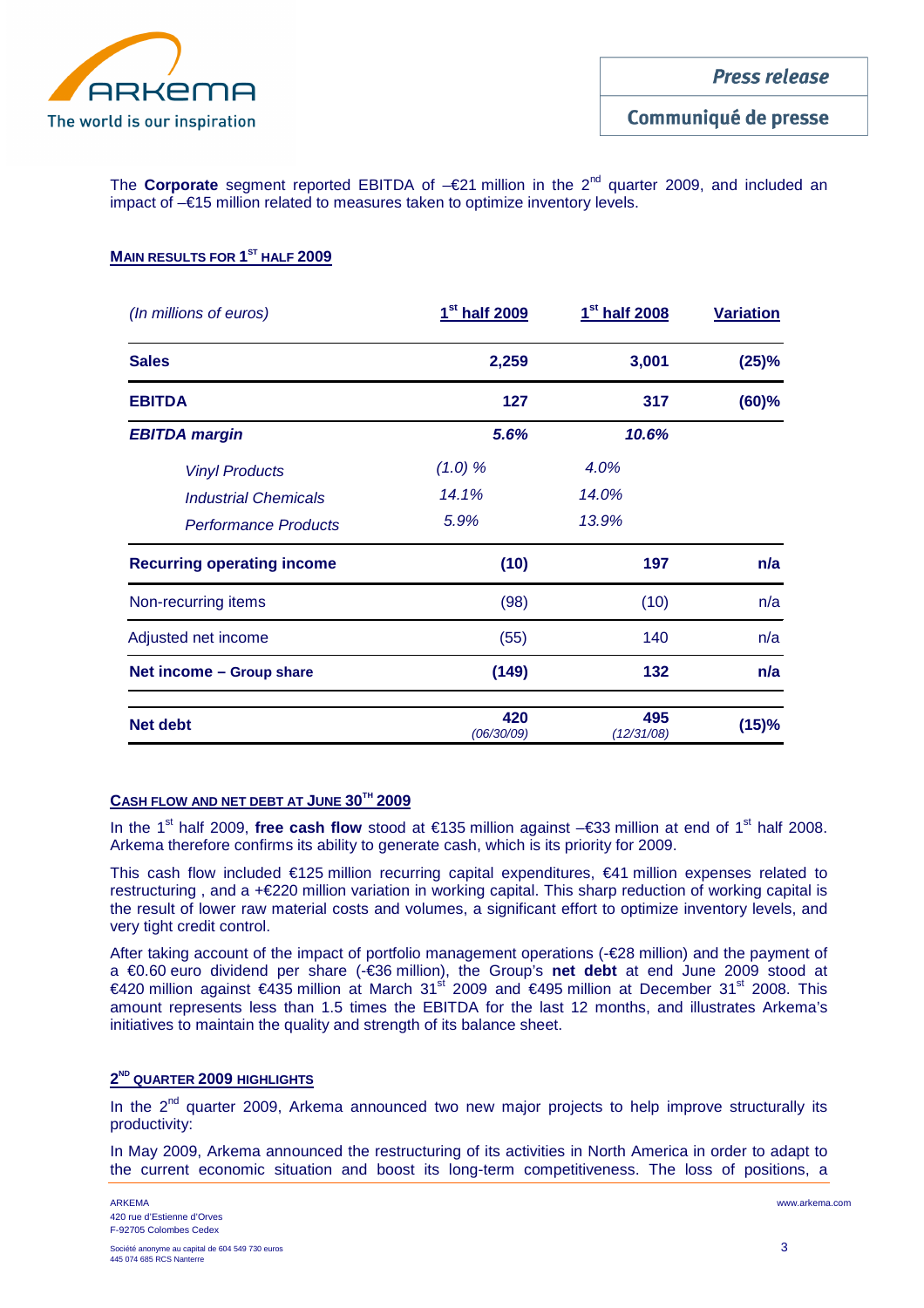

significant reduction in overhead costs, and the optimization of the organization will result in savings of US\$40 million (€30 million) from 2010, to reach US\$50 million (€37 million) in 2012.

In June 2009, Arkema presented a restructuring project<sup>3</sup> aimed at consolidating its MMA/PMMA sector in Europe, which should entail the shutdown of MMA (methyl methacrylate) production at the Carling site (France) and the refocusing of PMMA sheet production at the Bernouville site (France) on higher added value products. These various restructuring operations should result in the loss of 239 positions.

Meanwhile, Arkema announced two divestment operations designed to recenter its activity portfolio concerning:

- the aluminum chloride activity (European goodwill and the Indian subsidiary ARCIL) accounting for total annual sales of the order of €24 million;
- non-strategic activities (ceramic opacifiers and catalysts for polyester resins) within its Functional Additives BU, based at the Guangzhou site, China, and accounting for annual sales of the order of €13 million.

#### **POST BALANCE SHEET EVENTS**

In order to sustain the growth of the specialty acrylic polymer market in Asia, Arkema has announced the construction of an industrial plant on its Changshu site (China) from mid-2011, for a total investment of approximately €15 million. This project represents a further step in Arkema's transformation and development drive, in particular in Asia. The project is fully in line with the Group's strategy to consolidate its acrylics activities.

#### **2009 OUTLOOK**

Thierry Le Hénaff, Chairman and CEO of Arkema, commenting on the outlook at the close of the Board of Directors meeting, stated:

"The global economic environment half-way through the year remains highly challenging overall despite a few more positive signs, including an improvement in volumes in China and a gradual reduction in destocking at our customers. Against this background, we remain very cautious in our economic environment assumptions for the  $2^{nd}$  half of the year, and will continue to implement our progress actions with the same determination".

Accordingly, Arkema will continue to adapt its organization and will pursue its efforts to reduce fixed costs which should amount to €170 million in 2009, in line with a new target of €600 million cumulated fixed costs over the 2006 - 2010 period.

Meanwhile, for Arkema the priority remains managing cash flow rigorously and maintaining the Group's financial strength. The Group's target for 2009 has been revised upward and is to generate free cash flow of the order of €80 million. In this regard, Arkema will continue to improve its working capital and will limit its investments to €260 million in 2009.

"Over and above these efforts to adapt to the crisis, we are continuing the in-depth transformation of the company, launched at the time of the spin off in 2006. We are convinced that all our efforts during the crisis together with the quality of the projects we have announced will enable us to emerge from the crisis stronger in terms of competitiveness, innovation, presence in Asia, and quality of our activities portfolio" concluded Thierry Le Hénaff.

 $3$  The implementation of the project is subject to the legal information and consultation process involving the trade unions.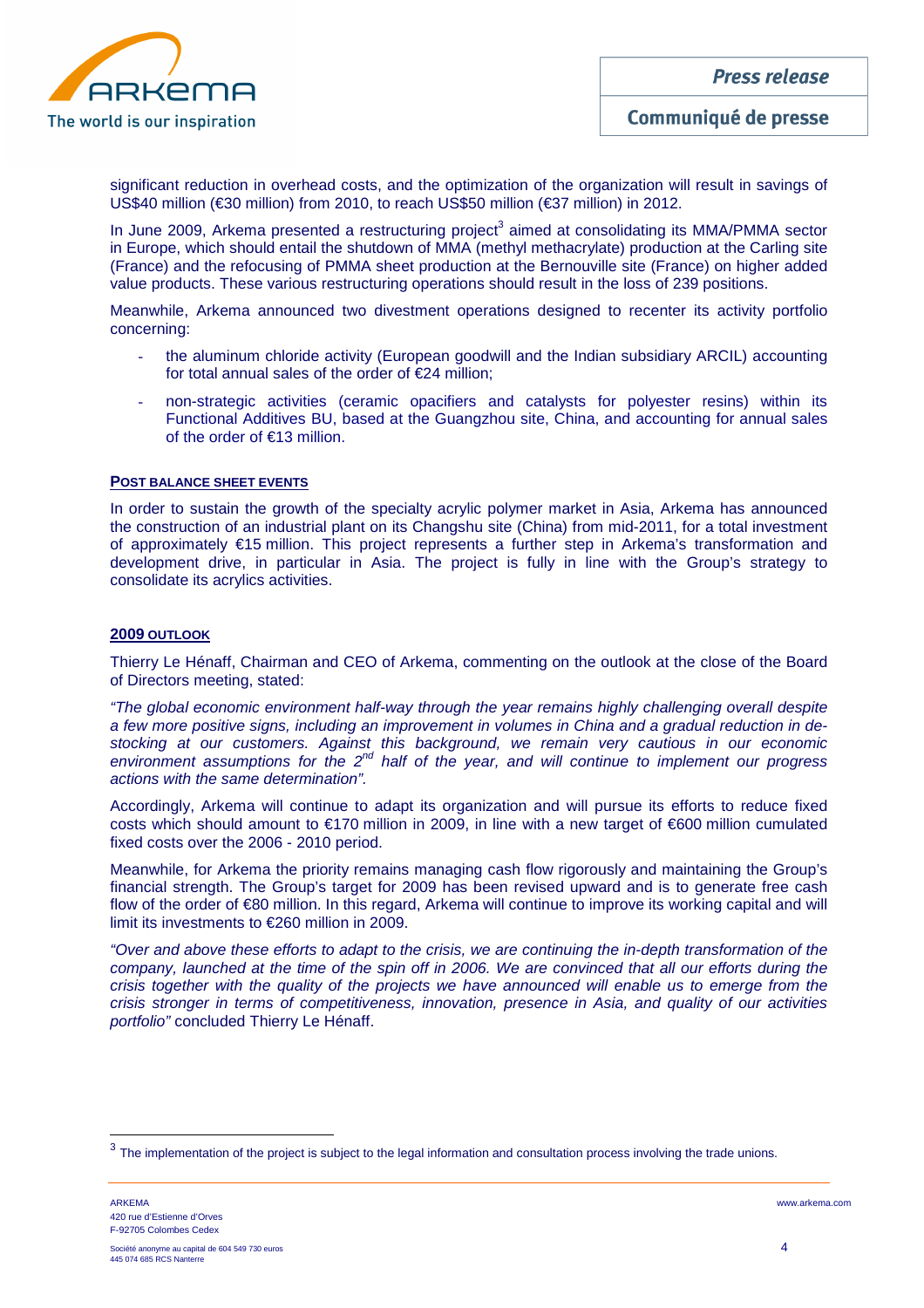

A presentation of the results is available in the Investor Relations section of the Company's website (www.finance.arkema.com).

The half-year financial report will be available from August  $6<sup>th</sup>$  on the company's website (www.finance.arkema.com)

#### **FINANCIAL CALENDAR**

| November $10^{th}$ 2009 $\frac{1}{3}$ d'auarter 2009 results |
|--------------------------------------------------------------|
|                                                              |

#### **INVESTOR RELATIONS:**

| Frédéric Gauvard        | Tel.: +33 1 49 00 82 53 | E-mail: frederic.gauvard@arkema.com |
|-------------------------|-------------------------|-------------------------------------|
| Sophie Fouillat         | Tel.: +33 1 49 00 86 37 | E-mail: sophie.fouillat@arkema.com  |
| <b>PRESS RELATIONS:</b> |                         |                                     |
| <b>Gilles Galinier</b>  | Tel.: +33 1 49 00 70 07 | E-mail: gilles.galinier@arkema.com  |

A global chemical company, Arkema consists of three businesses: Vinyl Products, Industrial Chemicals, and Performance Products. Arkema reports sales of 5.6 billion euros. Arkema has 15,000 employees in over 40 countries and six research centers located in France, the United States and Japan. With internationally recognized brands, Arkema holds leadership positions in its principal markets.

#### **Disclaimer**

The information disclosed in this press release may contain forward-looking statements with respect to the financial conditions, results of operations, business and strategy of Arkema. Such statements are based on management's current views and assumptions that could ultimately prove inaccurate and are subject to risk factors such as, among others, changes in raw materials prices, currency fluctuations, implementation pace of cost-reduction projects and changes in general economic and business conditions. Arkema does not assume any liability to update such forward-looking statements whether as a result of any new information or any unexpected event or otherwise. Further information on factors which could affect Arkema's financial results is provided in the documents filed with the French Autorité des marchés financiers.

Balance sheet, income statement, cash flow statement, statement of changes in shareholders' equity and information by business segment included in this press release are extracted from the consolidated financial statements at June  $30^{th}$  2009 closed by the Board of Directors of Arkema S.A. on July  $31^{st}$  2009. Quarterly financial information is not audited.

The business segment information is presented in accordance with Arkema's internal reporting system used by the management.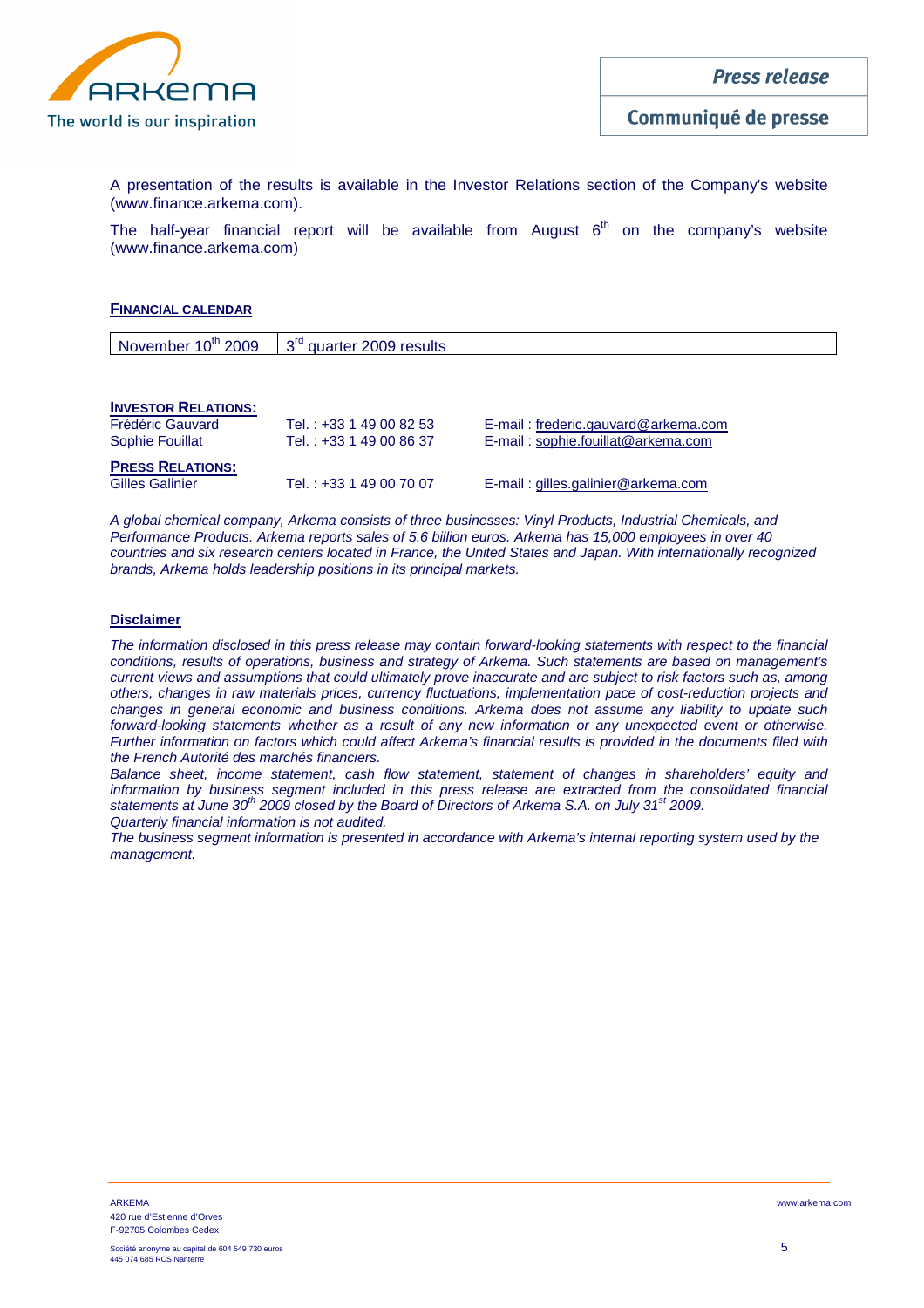

Communiqué de presse

# **INVESTOR AND ANALYST FACTSHEET**

|                                                                                                                                                                                               | <b>2Q'09</b><br>$in \in m$                         | <b>2Q'08</b><br>$in \in m$              | 2Q'09/<br>2Q'08                         | 1H'09<br>$in \in m$                       | 1H'08<br>$in \in m$                    | 1H'09/<br>1H'08                         |
|-----------------------------------------------------------------------------------------------------------------------------------------------------------------------------------------------|----------------------------------------------------|-----------------------------------------|-----------------------------------------|-------------------------------------------|----------------------------------------|-----------------------------------------|
| <b>Sales</b>                                                                                                                                                                                  | 1,167                                              | 1,509                                   | (22.7)%                                 | 2,259                                     | 3,001                                  | (24.7)%                                 |
| <b>Vinyl Products</b><br><b>Industrial Chemicals</b><br><b>Performance Products</b><br>Corporate                                                                                              | 266<br>543<br>355<br>3                             | 395<br>682<br>430<br>2                  | $(32,7)\%$<br>$(20,4)\%$<br>$(17, 4)$ % | 523<br>1,052<br>678<br>6                  | 784<br>1,357<br>857<br>3               | $(33,3)\%$<br>$(22,5)\%$<br>$(20, 9)$ % |
| <b>EBITDA</b>                                                                                                                                                                                 | 70                                                 | 158                                     | $(55,7)$ %                              | 127                                       | 317                                    | $(59,9)$ %                              |
| <b>Vinyl Products</b><br><b>Industrial Chemicals</b><br><b>Performance Products</b><br>Corporate<br><b>EBITDA</b> margin                                                                      | (7)<br>75<br>23<br>(21)<br>6.0%                    | 14<br>96<br>61<br>(13)<br>10.5%         | n.a<br>(21,9)%<br>$(62,3)\%$            | (5)<br>148<br>40<br>(56)<br>5.6%          | 31<br>190<br>119<br>(23)<br>10.6%      | n.a<br>$(22,1)\%$<br>$(66, 4)\%$        |
| <b>Vinyl Products</b><br><b>Industrial Chemicals</b><br><b>Performance Products</b><br>Depreciation and amortization<br><b>Recurring EBIT</b>                                                 | $-2,6%$<br>13,8%<br>6,5%<br>(68)<br>$\overline{2}$ | 3.5%<br>14.1%<br>14.2%<br>(61)<br>97    | 11,5%<br>$(97, 9)$ %                    | $-1,0%$<br>14,1%<br>5,9%<br>(137)<br>(10) | 4.0%<br>14.0%<br>13.9%<br>(120)<br>197 | 14.2%<br>n.a                            |
| <b>Vinyl Products</b><br><b>Industrial Chemicals</b>                                                                                                                                          | (19)<br>43                                         | 4<br>66                                 | n.a<br>$(34,8)\%$                       | (29)<br>83                                | 12<br>131                              | n.a<br>$(36,6)\%$                       |
| <b>Performance Products</b><br>Corporate<br><b>NR</b> items                                                                                                                                   | $\mathcal{O}$<br>(22)<br>(94)                      | 40<br>(13)<br>(15)                      | n.a                                     | (7)<br>(57)<br>(98)                       | 77<br>(23)<br>(10)                     | n.a                                     |
| Equity in income of affiliates<br><b>Financial results</b><br>Income taxes<br>Net income of continuing operations<br>Net income of discontinued operations<br><b>Net income - Group share</b> | 3<br>(7)<br>(17)<br>(113)<br>(114)                 | $\mathcal I$<br>(7)<br>(15)<br>61<br>60 |                                         | 5<br>(15)<br>(30)<br>(148)<br>(149)       | 3<br>(14)<br>(43)<br>133<br>132        |                                         |
| <b>EPS</b> (diluted)                                                                                                                                                                          | (1.88)                                             | 0.98                                    |                                         | (2.46)                                    | 2.17                                   |                                         |
| <b>Adjusted EPS (diluted)</b>                                                                                                                                                                 | (0.41)                                             | 1.20                                    | n.a                                     | (0.91)                                    | 2.31                                   | n.a                                     |
| Adjusted net income<br><b>Capital expenditures (recurring)</b>                                                                                                                                | (25)<br>73                                         | 73<br>56                                | n.a<br>30.3%                            | (55)<br>125                               | 140<br>92                              | n.a<br>35.9%                            |
| <b>Vinyl Products</b><br><b>Industrial Chemicals</b><br><b>Performance Products</b>                                                                                                           | 9<br>30<br>34                                      | 13<br>27<br>15                          |                                         | 21<br>52<br>51                            | 20<br>44<br>27                         |                                         |
| Net cash flow <sup>4</sup><br>Free cash flow <sup>5</sup>                                                                                                                                     |                                                    |                                         |                                         | 107<br>135                                | (70)<br>(33)                           | n.a.<br>n.a.                            |
| Working capital (vs. 12/31/08)<br>WC as % of sales <sup>6</sup> (vs. 12/31/08)<br>Net debt (12/31/08)                                                                                         |                                                    |                                         |                                         | 885<br>19%<br>420                         | 1,055<br>19%<br>495                    | $(16.1)\%$<br>$(15.1)\%$                |
| Gearing <sup>7</sup> (12/31/08)                                                                                                                                                               |                                                    |                                         |                                         | 23%                                       | 25%                                    |                                         |

<sup>&</sup>lt;sup>4</sup> Calculated as cash flow from operating activities plus cash flow from investing activities

 $\overline{a}$ 

 $^5$  Free cash flow before M&A and dividend<br> $^6$  Calculated as working capital end of period divided by 4 times quarterly sales

<sup>&</sup>lt;sup>7</sup> Calculated as net financial debt divided by shareholders' equity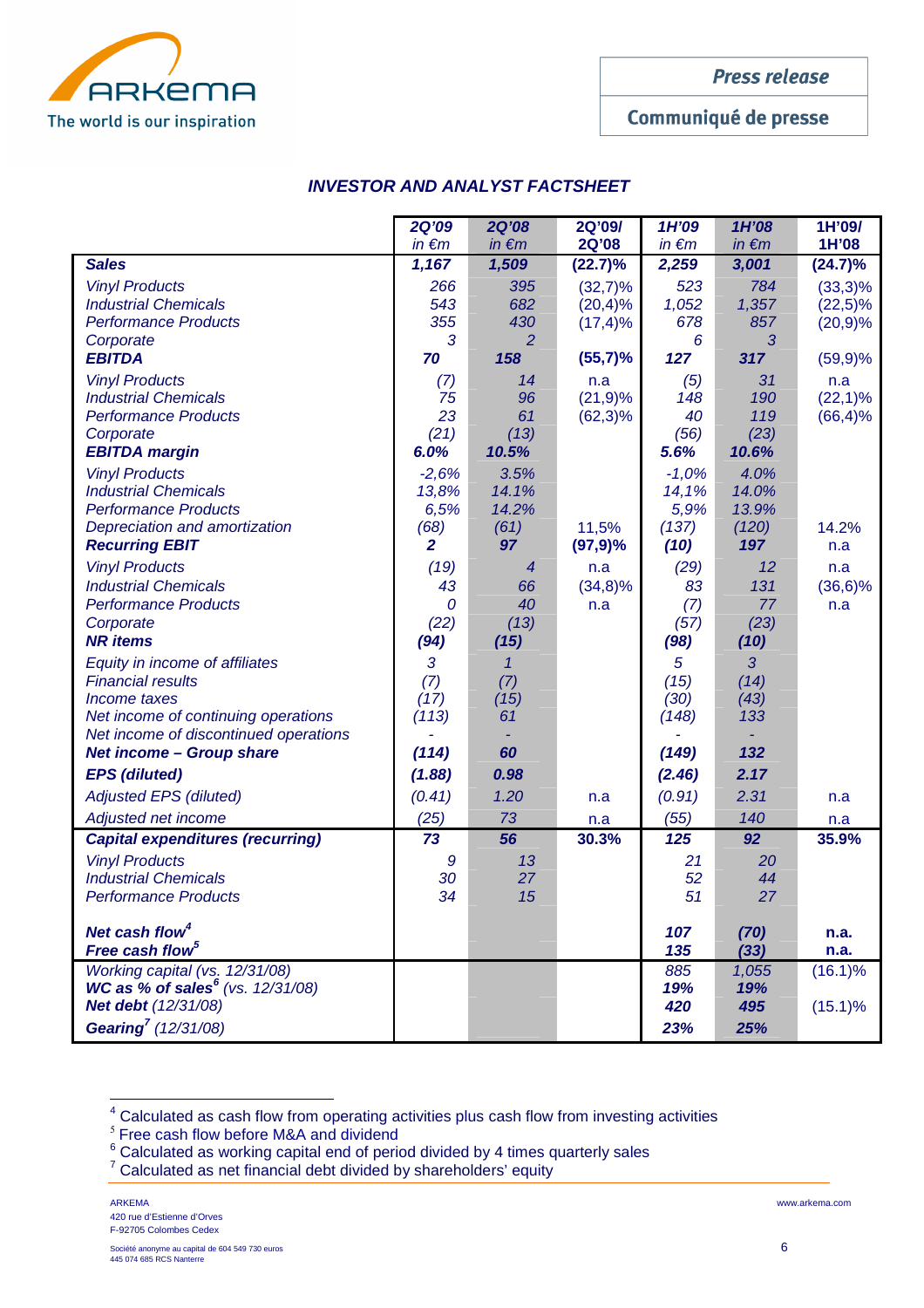

# Communiqué de presse

# **SECOND QUARTER 2009 PERFORMANCE**

### **SALES AT €1,167M VERSUS €1,509M IN 2Q'08**

- Sales down by 22.7% in 2Q'09 vs 2Q'08
- Demand still weak with volume at –18.2% vs 2Q'08 but slight improvement vs 1Q'09, notably in June 09, indicating a recovery of the activity in China and the likely end of de-stocking at customers.
- PVC and Acrylics prices still under pressure because of raw material cost decrease.
- Positive translation effect from foreign exchange rate driven by the US dollar strengthening vs the euro.
- Limited impact of the changes in the scope of business mainly resulting from the:
	- o Acquisition of the organic peroxide business of Geo Specialty chemicals and of the Winkelmann Mineraria business
	- o Divestment of PVC downstream

|                                             | <b>Volume</b> | <b>Price</b>         | <b>Scope</b> | <b>FX</b> rate |
|---------------------------------------------|---------------|----------------------|--------------|----------------|
| <b>Arkema</b>                               | $\frac{9}{6}$ | $\frac{9}{6}$        | $\%$         | $\frac{0}{0}$  |
| <b>Vinyl Products</b>                       | ---           | ---                  | --           | $=$            |
| <b>Industrial Chemicals</b>                 | ---           | ---                  |              | $^{++}$        |
| <b>Performance Products</b>                 | ---           | -                    |              | $^{++}$        |
| Key: "=": +/- 0.5% "+": $[+0.5\% - +2.5\%]$ |               | "++" : [+2.5% - +5%] | "+++" : >+5% |                |

"-" :  $[(0.5)\% - (2.5)\%]$   $\qquad$  "--" :  $[(2.5)\% - (5)\%]$   $\qquad$  "---" : <(5)%

# **EBITDA AT €70M VERSUS €158M IN 2Q'09**

- Very low level of demand remaining in most end markets.
- EBITDA up +23% vs 1Q'09.
- Acceleration of cost saving measures (+€86m in 1H'09).
- -€15m negative impact resulting from optimization of inventory level.
- Positive translation effect mainly from the €/\$ exchange rate.

#### **VINYL PRODUCTS PERFORMANCE**

- Sharp contraction of demand vs 2Q'08 in most activities but appreciable improvement of both PVC volumes and prices vs 1Q'09.
- Sharp decrease of caustic soda prices between 2Q'09 and 1Q'09.
- Strong benefits from restructuring initiatives in particular in PVC downstream activities.

#### **INDUSTRIAL CHEMICALS PERFORMANCE**

- Good resilience of EBITDA at €75m (€96m in 2Q'08) with an EBITDA margin at 13.8%.
- Sharp contraction of volume in several end markets.
- Low acrylic and PMMA margins.
- Good resilience of Thiochemicals, Fluorochemicals and Specialty Acrylic Polymers.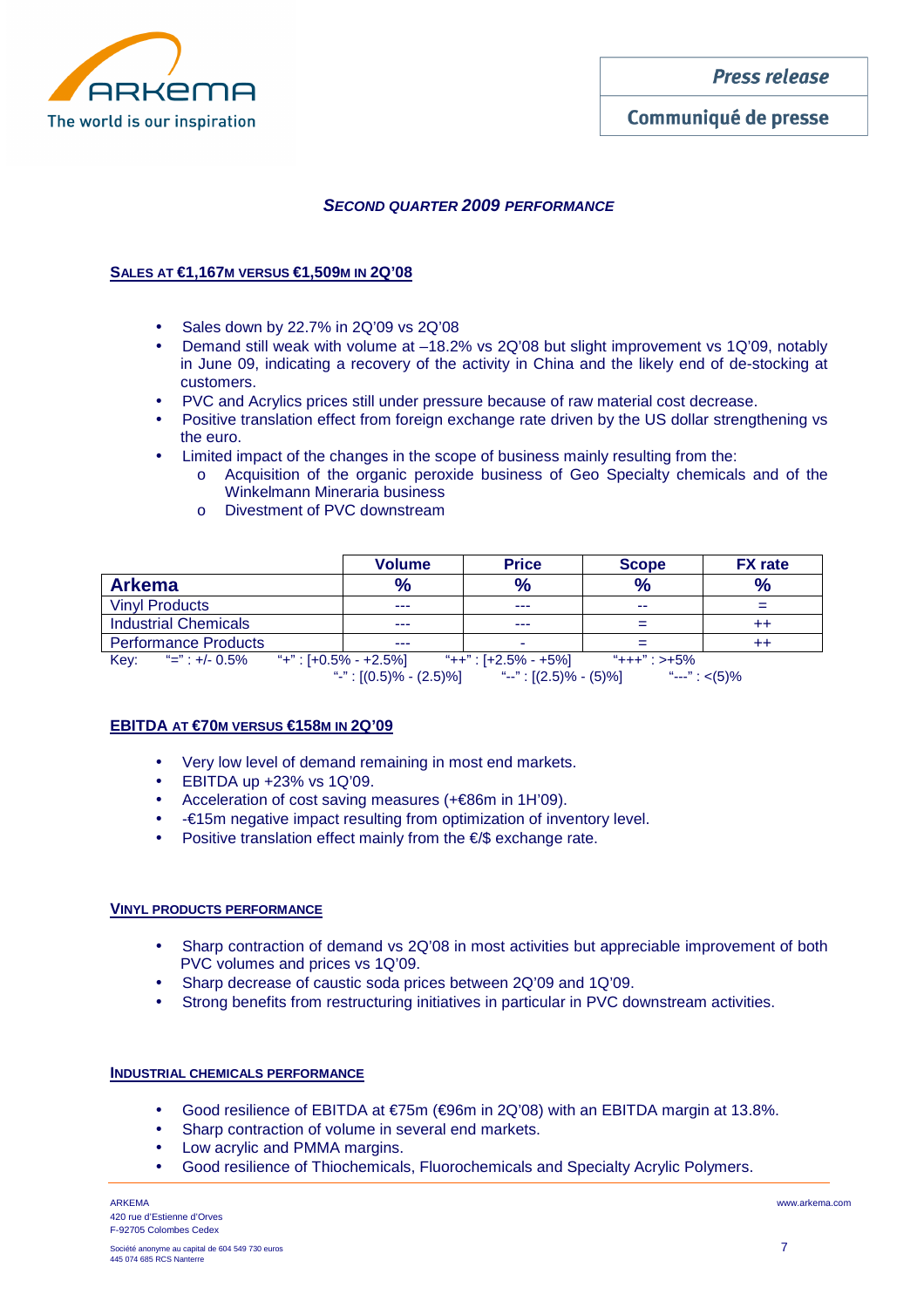

- Benefits from productivity measures mainly in PMMA, Acrylics and Thiochemicals.
- Positive translation effect from the  $\epsilon$ /\$ exchange rate

#### **PERFORMANCE PRODUCTS PERFORMANCE**

- Continuing low demand in particular in automotive and construction market segments.
- Good resilience of prices in most business units.
- Cost saving initiatives implemented in all activities of the segment.
- Positive translation effect from the €/\$ exchange rate.

#### **NON RECURRING ITEMS:**

• €(94) million in 2Q'09 vs €(15) million in 2Q'08 including the charges relating to North American restructuring plan and European methacrylates restructuring program.

| <b>Items</b>                 | 1H'09  | 1H'08 | <b>Comments on 1H'09</b>                                                                         |
|------------------------------|--------|-------|--------------------------------------------------------------------------------------------------|
| Operating cash flow          | 263    | 90    | Working Capital: $+$ €220m                                                                       |
| Investing cash flow          | (156)  | (160) |                                                                                                  |
| <b>Net cash flow</b>         | 107    | (70)  |                                                                                                  |
| Impact from M&A              | (28)   | (12)  | Mainly acquisition of the organic peroxide business of<br>the US company Geo Specialty Chemicals |
| NR pre spin off <sup>8</sup> | n/a    | (25)  |                                                                                                  |
| <b>Free cash flow</b>        | 135    | (33)  | <b>Excluding M&amp;A</b>                                                                         |
| NR items                     | (30)   | (25)  |                                                                                                  |
| <b>Recurring FCF</b>         | 165    | (8)   |                                                                                                  |
| Recurring capex              | (125)  | (94)  |                                                                                                  |
| Variation in working capital | $+220$ | (117) |                                                                                                  |

#### **CASH FLOWS, NET DEBT AND PROVISIONS**

- Payment of a €0.60 per share dividend representing €36 million in June 2008.
- Net debt at June 30<sup>th</sup>, 2009 has been reduced by –15% at €420 million vs €495 million at December  $31<sup>st</sup>$ , 2008.
- Gearing has been reduced to 23%
	- $€1.1$ bn syndicated credit line
		- o bears short term interests
		- o at 32.5 basis points
		- o maturity<sup>9</sup> : March 2013

 $^8$  NR pre spin off items have no longer been subject to specific individual monitoring since 01/01/09

<sup>9</sup> €1,100m end of March 2011, €1,094m end of March 2012 and €1,049m end of March 2013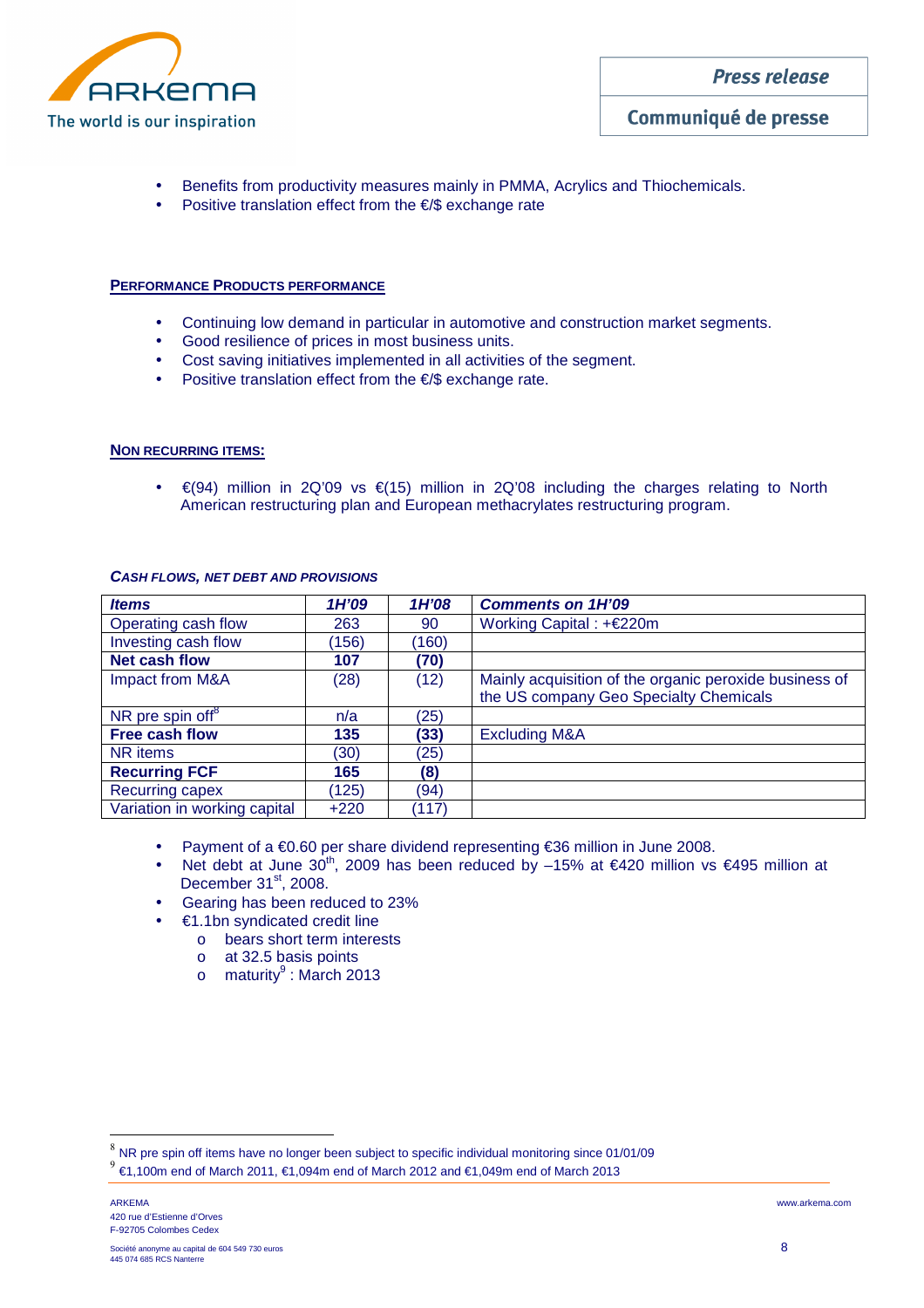

Communiqué de presse

| <b>Provision analysis</b> (in $\epsilon$ m) at 06/30/2009 | <b>Provision</b> | <b>LT</b> asset<br>covering<br>provision | <b>Net</b><br><b>Provision</b> |
|-----------------------------------------------------------|------------------|------------------------------------------|--------------------------------|
| <b>Provisions covered by warranties</b>                   | 94               | 94                                       |                                |
| Environment                                               | 60               | 60                                       |                                |
| Litigations covered by warranties or cash deposit         | 34               | 34                                       |                                |
| <b>Debt-like provisions</b>                               | 395              | 2                                        | 393                            |
| Pensions*                                                 | 251              | ◠                                        | 249                            |
| Restructuring                                             | 144              |                                          | 144                            |
| <b>Provisions booked through EBITDA</b>                   | 356              |                                          | 356                            |
| Provisions for liabilities towards employees              | 106              |                                          | 106                            |
| Environment                                               | 141              |                                          | 141                            |
| <b>Others</b>                                             | 109              |                                          | 109                            |
| <b>Total provisions</b>                                   | 845              | 96                                       | 749                            |

#### **2009 OUTLOOK:**

- Worst quarters in volumes behind us
	- o Decreasing de-stocking effects
	- o Improving market conditions in China
- Maintain cautious approach to economic environment for 2H'09
	- o Confirm priority on cash generation
	- o Continue to improve aggressively fixed cost position
- Pursue in-depth transformation of the Company
- Increased targets for FY'09
	- o €170m fixed cost savings (vs €+110m initial target)
	- $\circ$  ~ €260m capex (vs €270m initial target)
	- o ~+€80m free cash flow\* (vs 0+ initial target)
- 
- -

#### **MID TERM TARGETS:**

- 12% EBITDA margin target in 2011 (7% to 9% for Vinyl Products, 14% to 15% for Industrial Chemicals and Performance Products) in normalized conditions
- €600m cumulative cost savings between 2006 and 2010
- 20% of total sales in Asia by 2012
- Over €400m of sales from new products coming from R&D over next 5 years

#### **MAJOR PROJECTS SINCE JULY 1 ST:**

• In July 2009, Arkema announced the construction of a specialty acrylic polymer production plant at its Changshu site in China.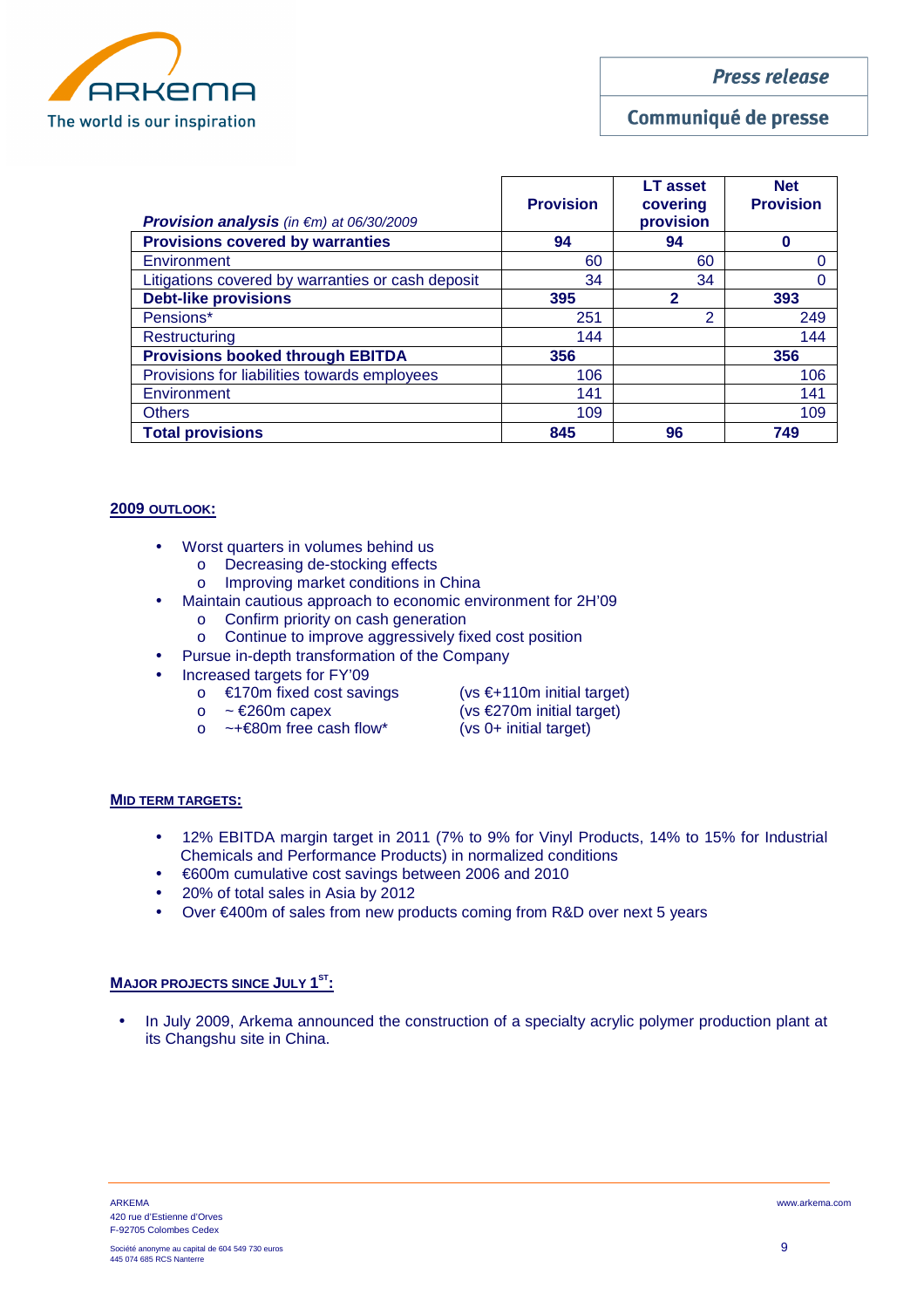

# **ARKEMA Financial Statements**

**Consolidated financial statements - At the end of June 2009**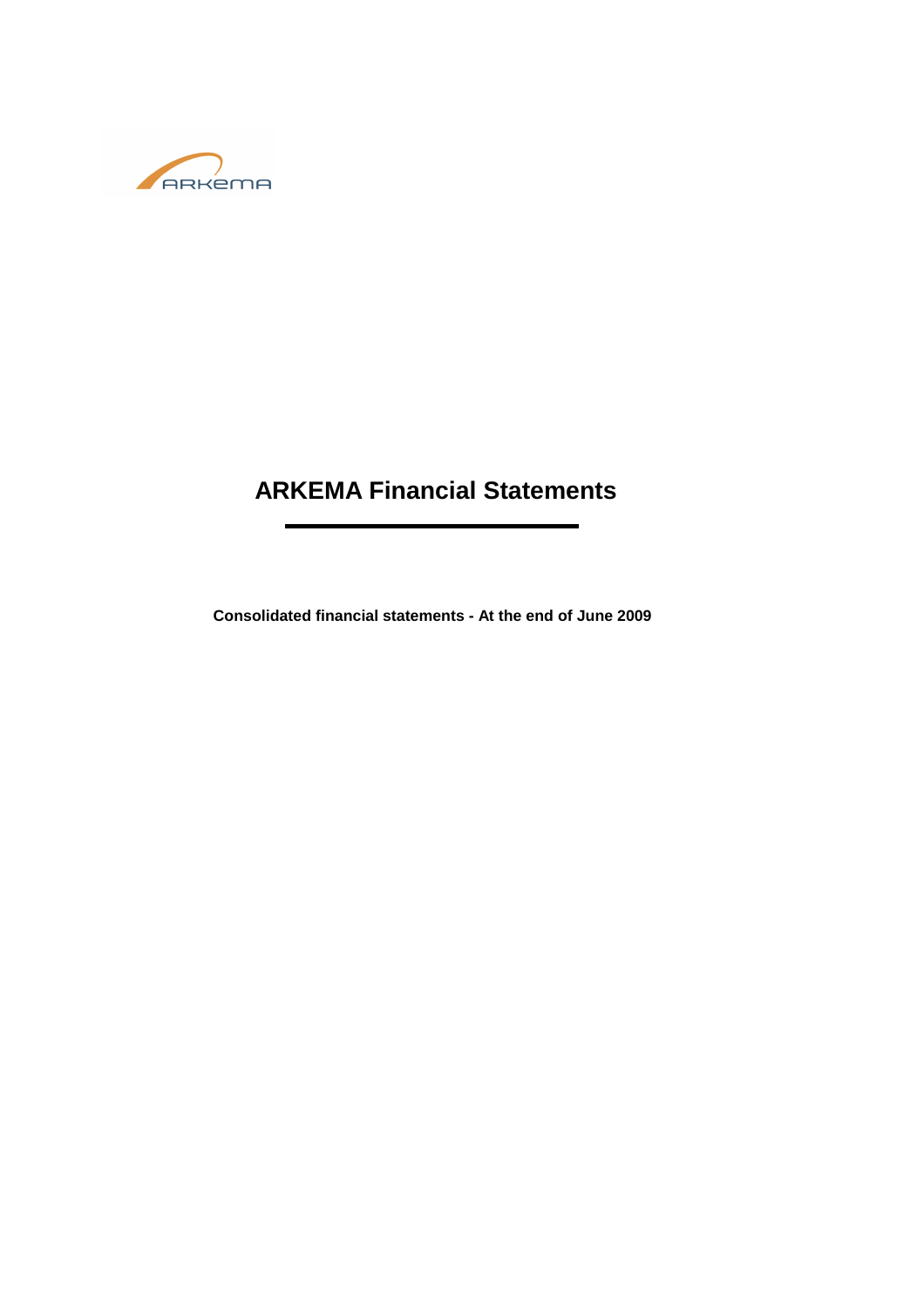# **INCOME STATEMENT**

|                                                                                      | 2nd Quarter 2009  | 1st half 2009      | 2nd Quarter 2008 | 1st half 2008     |
|--------------------------------------------------------------------------------------|-------------------|--------------------|------------------|-------------------|
| (In millions of euros)                                                               | Consolidated      | Consolidated       | Consolidated     | Consolidated      |
|                                                                                      | (non audited)     | (audited)          | (non audited)    | (audited)         |
| <b>Sales</b>                                                                         | 1 1 6 7           | 2 2 5 9            | 1509             | 3 0 0 1           |
| Operating expenses<br>Research and development expenses                              | (1041)<br>(32)    | (2014)<br>(68)     | (1270)<br>(40)   | (2525)<br>(79)    |
| Selling and administrative expenses                                                  | (92)              | (187)              | (102)            | (200)             |
| Recurring operating income                                                           | $\mathbf{2}$      | (10)               | 97               | 197               |
| Other income and expenses                                                            | (94)              | (98)               | (15)             | (10)              |
| <b>Operating income</b>                                                              | (92)              | (108)              | 82               | 187               |
| Equity in income of affiliates<br><b>Financial result</b><br>Income taxes            | 3<br>(7)<br>(17)  | 5<br>(15)<br>(30)  | 1<br>(7)<br>(15) | 3<br>(14)<br>(43) |
| Net income of continuing operations                                                  | (113)             | (148)              | 61               | 133               |
| Net income of discontinued operations                                                |                   |                    | ٠                |                   |
| Net income                                                                           | (113)             | (148)              | 61               | 133               |
| Of which minority interests                                                          | 1                 |                    | $\mathbf{1}$     | $\mathbf{1}$      |
| Net income - Group share                                                             | (114)             | (149)              | 60               | 132               |
| Earnings per share (amount in euros)<br>Diluted earnings per share (amount in euros) | (1, 89)<br>(1,88) | (2, 47)<br>(2, 46) | 0,99<br>0.98     | 2,18<br>2,17      |
| Depreciation and amortization                                                        | (68)              | (137)              | (61)             | (120)             |
| <b>Recurring EBITDA</b>                                                              | 70<br>(25)        | 127                | 158              | 317               |
| Adjusted net income<br>Adjusted net income per share (amount in euros)               | (0, 41)           | (55)<br>(0, 91)    | 73<br>1,21       | 140<br>2,32       |
| Diluted adjusted net income per share (amount in euros)                              | (0, 41)           | (0, 91)            | 1,20             | 2,31              |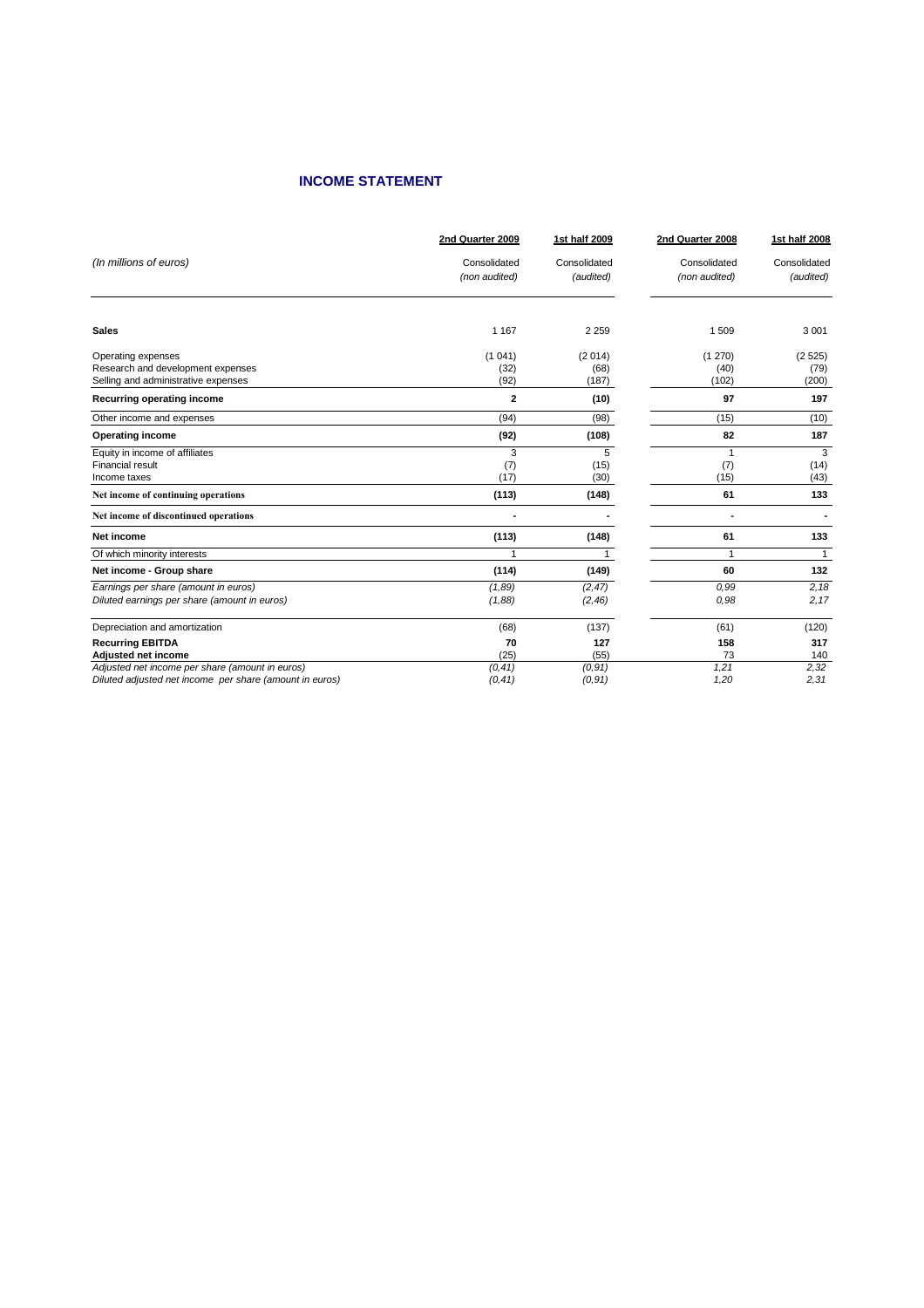# **BALANCE SHEET**

|                                                                                 | 30.06.2009 | 31.12.2008 |
|---------------------------------------------------------------------------------|------------|------------|
|                                                                                 | (audited)  | (audited)  |
| (In millions of euros)                                                          |            |            |
| <b>ASSETS</b>                                                                   |            |            |
| Intangible assets, net                                                          | 486        | 466        |
| Property, plant and equipment, net                                              | 1 602      | 1 638      |
| Equity affiliates: investments and loans                                        | 52         | 53         |
| Other investments                                                               | 20         | 22         |
| Deferred income tax assets<br>Other non-current assets                          | 27<br>105  | 25<br>137  |
|                                                                                 |            |            |
| <b>TOTAL NON-CURRENT ASSETS</b>                                                 | 2 2 9 2    | 2 3 4 1    |
| Inventories                                                                     | 816        | 1 0 2 6    |
| Accounts receivable                                                             | 791        | 838        |
| Other receivables and prepaid expenses                                          | 120        | 149        |
| Income taxes recoverable                                                        | 16         | 22         |
| Other current assets                                                            | 8          | 30         |
| Cash and cash equivalents                                                       | 64         | 67         |
| Total assets of discontinued operations                                         |            |            |
| <b>TOTAL CURRENT ASSETS</b>                                                     | 1815       | 2 1 3 2    |
|                                                                                 |            |            |
| <b>TOTAL ASSETS</b>                                                             | 4 107      | 4 4 7 3    |
|                                                                                 |            |            |
| <b>LIABILITIES AND SHAREHOLDERS' EQUITY</b>                                     |            |            |
| Share capital                                                                   | 605        | 605        |
| Paid-in surplus and retained earnings                                           | 1 2 7 1    | 1 4 7 6    |
| Treasury shares                                                                 |            | (1)        |
| Cumulative translation adjustment                                               | (67)       | (84)       |
| <b>SHAREHOLDERS' EQUITY - GROUP SHARE</b>                                       | 1809       | 1996       |
| <b>Minority interests</b>                                                       | 22         | 22         |
| <b>TOTAL SHAREHOLDERS' EQUITY</b>                                               | 1831       | 2018       |
|                                                                                 |            |            |
| Deferred income tax liabilities<br>Provisions and other non current liabilities | 46<br>880  | 47<br>835  |
| Non-current debt                                                                | 82         | 69         |
| <b>TOTAL NON-CURRENT LIABILITIES</b>                                            | 1 008      | 951        |
|                                                                                 |            |            |
| Accounts payable                                                                | 563        | 690        |
| Other creditors and accrued liabilities                                         | 275        | 259        |
| Income taxes payable                                                            | 17         | 17         |
| Other current liabilities                                                       | 11         | 45         |
| Current debt<br>Total liabilities of discountinued operations                   | 402        | 493        |
|                                                                                 |            |            |
| <b>TOTAL CURRENT LIABILITIES</b>                                                | 1 2 6 8    | 1 504      |
|                                                                                 |            |            |
| TOTAL LIABILITIES AND SHAREHOLDERS' EQUITY                                      | 4 107      | 4 4 7 3    |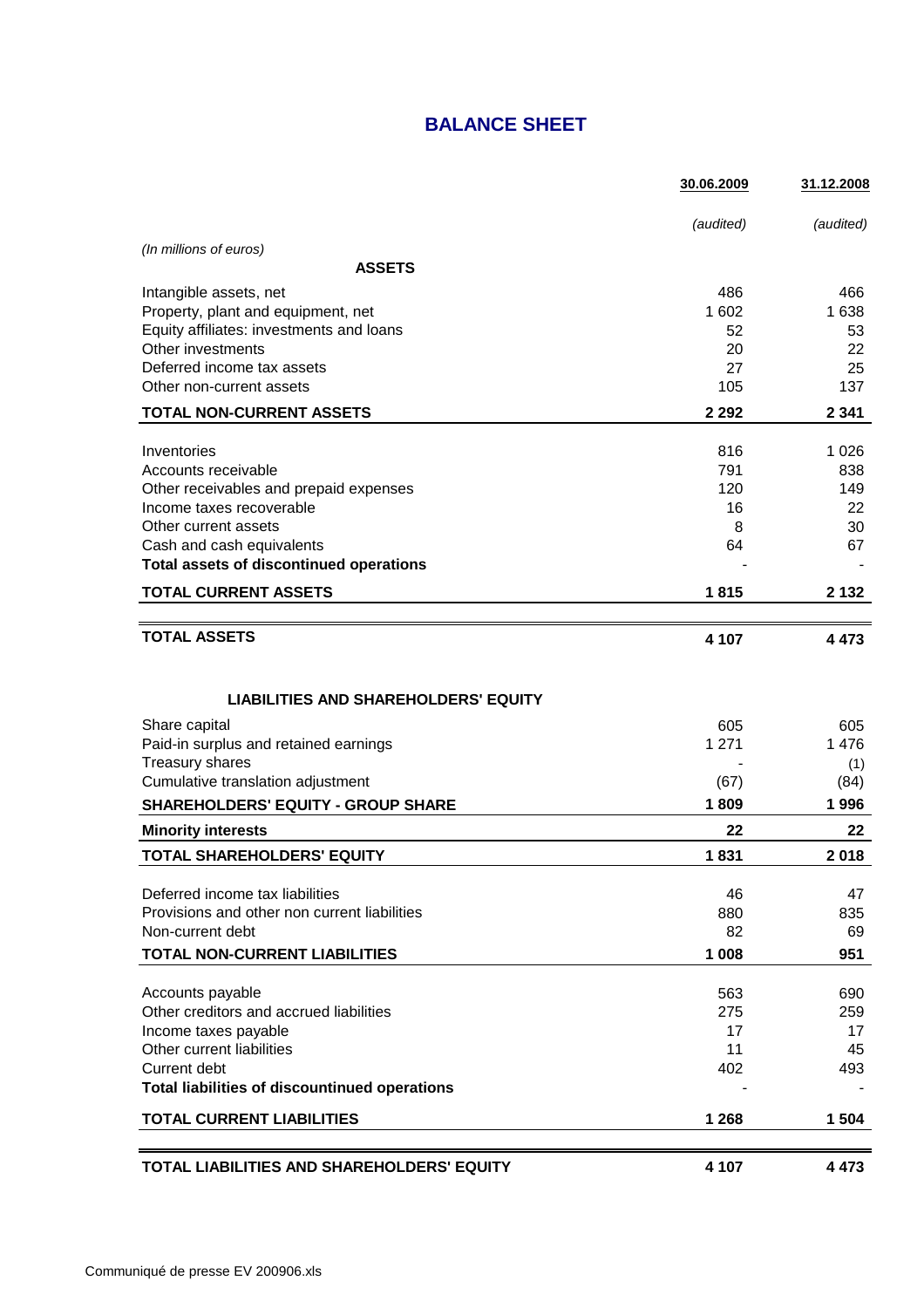# **CASH FLOW STATEMENT**

|                                                                 | 1st half 2009 | 1st half 2008 |  |
|-----------------------------------------------------------------|---------------|---------------|--|
| (In millions of euros)                                          | (audited)     | (audited)     |  |
| <b>Cash flow - operating activities</b>                         |               |               |  |
| Net income                                                      | (148)         | 133           |  |
| Depreciation, amortization and impairment of assets             | 164           | 128           |  |
| Provisions, valuation allowances and deferred taxes             | 32            | (31)          |  |
| (Gains)/losses on sales of assets                               | (2)           | (25)          |  |
| Undistributed affiliate equity earnings                         |               | (3)           |  |
| Change in working capital                                       | 220           | (117)         |  |
| Other changes                                                   | (3)           | 5             |  |
| Cash flow from operating activities                             | 263           | 90            |  |
| <b>Cash flow - investing activities</b>                         |               |               |  |
| Intangible assets and property, plant, and equipment additions  | (156)         | (103)         |  |
| Change in fixed asset payables                                  | (53)          | (42)          |  |
| Acquisitions of subsidiaries, net of cash acquired              | (3)           | (13)          |  |
| Increase in long-term loans                                     | (15)          | (24)          |  |
| <b>Total expenditures</b>                                       | (227)         | (182)         |  |
| Proceeds from sale of intangible assets and property, plant and |               |               |  |
| equipment                                                       | 5             | 27            |  |
| Change in fixed asset receivables                               | 14            | (14)          |  |
| Proceeds from sale of subsidiaries, net of cash sold            | 1             |               |  |
| Proceeds from sale of other investments                         | 4             |               |  |
| Repayment of long-term loans                                    | 47            | 9             |  |
| <b>Total divestitures</b>                                       | 71            | 22            |  |
| Cash flow from investing activities                             | (156)         | (160)         |  |
|                                                                 |               |               |  |
| <b>Cash flow - financing activities</b>                         |               |               |  |
| Issuance (repayment) of shares                                  |               | 18            |  |
| Purchase of treasury shares                                     | (1)           | (11)          |  |
| Dividends paid to parent company shareholders                   | (36)          | (46)          |  |
| Dividends paid to minority shareholders                         |               |               |  |
| Increase/ Decrease in long-term debt                            | 15            | 107           |  |
| Increase/ Decrease in short-term borrowings and bank overdrafts | (95)          | 44            |  |
| Cash flow from financing activities                             | (117)         | 112           |  |
| Net increase/(decrease) in cash and cash equivalents            | (10)          | 42            |  |
| Effect of exchange rates and changes in scope                   | 7             | (27)          |  |
| Cash and cash equivalents at beginning of period                | 67            | 58            |  |
| Cash and cash equivalents at end of period                      | 64            | 73            |  |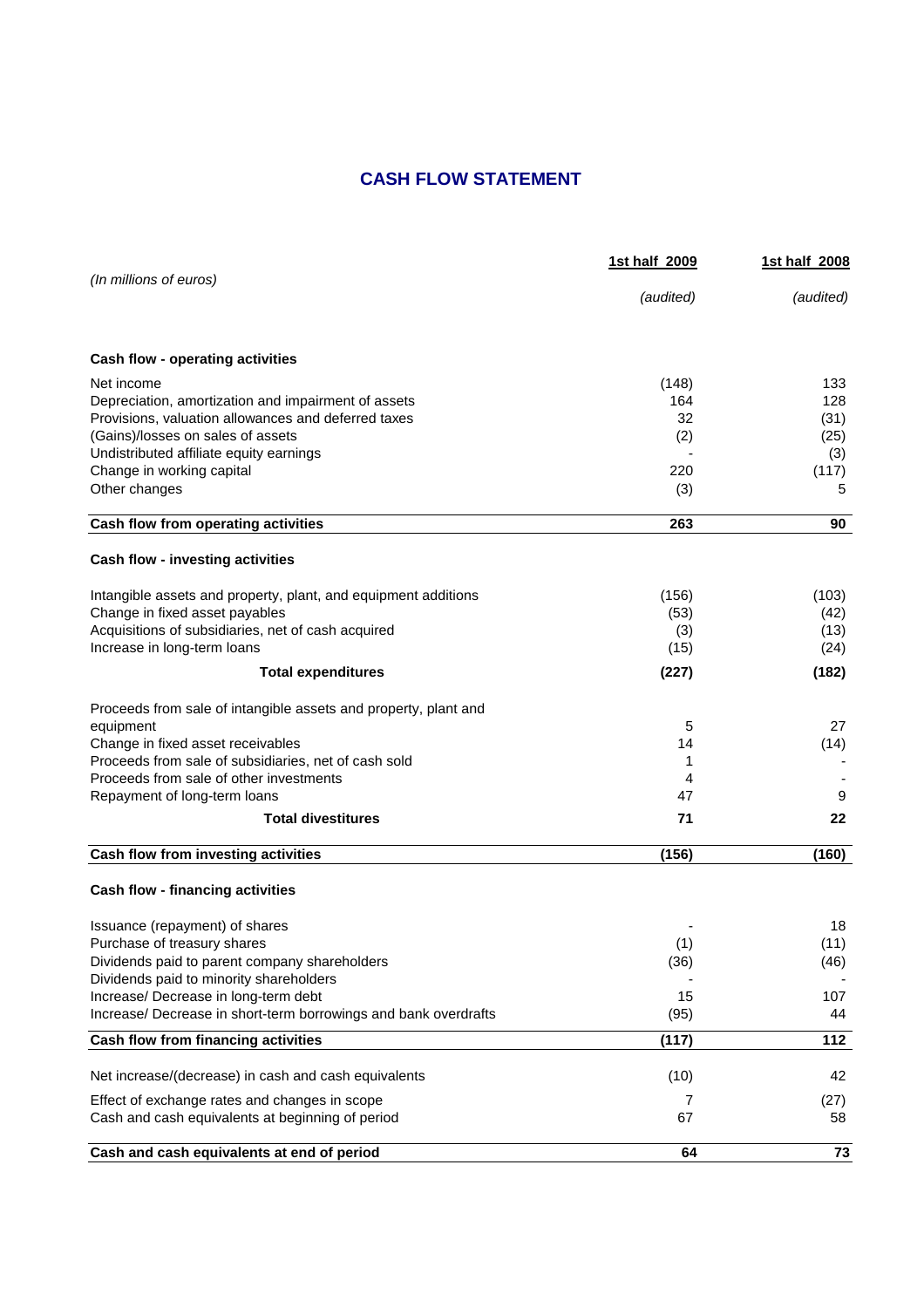#### **STATEMENT OF CHANGES IN SHAREHOLDERS' EQUITY** (audited)

|                                                                                     | <b>Shares issued</b> |        |                    |                      | <b>Treasury shares</b>                         |               |        |                                          |                       |                                  |
|-------------------------------------------------------------------------------------|----------------------|--------|--------------------|----------------------|------------------------------------------------|---------------|--------|------------------------------------------|-----------------------|----------------------------------|
| (In millions of euros)                                                              | <b>Number</b>        | Amount | Paid-in<br>surplus | Retained<br>earnings | <b>Cumulative</b><br>translation<br>adjustment | <b>Number</b> | Amount | Shareholders'<br>equity - Group<br>share | Minority<br>interests | Total<br>shareholders'<br>equity |
| As of January 1, 2009                                                               | 60 454 973           | 605    | 999                | 477                  | (84)                                           | (39707)       | (1)    | 1996                                     | 22                    | 2018                             |
| Cash dividend                                                                       |                      |        |                    | (36)                 |                                                |               |        | (36)                                     |                       | (36)                             |
| Issuance of share capital<br>Purchase of treasury shares                            |                      |        |                    |                      |                                                | (48300)       | (1)    | (1)                                      |                       | (1)                              |
| Cancellation of purchased treasury shares<br>Grants of treasury shares to employees |                      |        |                    | (2)                  |                                                | 87600         | 2      |                                          |                       |                                  |
| Sale of treasury shares<br>Share-based payments<br>Other                            |                      |        |                    | 2                    |                                                |               |        | $\overline{2}$                           |                       | 2                                |
| Transactions with shareholders                                                      |                      |        |                    | (36)                 |                                                | 39 300        |        | (35)                                     |                       | (35)                             |
| Net income                                                                          |                      |        |                    | (149)                |                                                |               |        | (149)                                    |                       | (148)                            |
| Income and expenses recognized directly<br>through equity                           |                      |        |                    | (20)                 | 17                                             |               |        | (3)                                      | (1)                   | (4)                              |
| Total of recognized income and expenses                                             |                      |        |                    | (169)                | 17                                             |               |        | (152)                                    |                       | (152)                            |
| As of June 30, 2009                                                                 | 60 454 973           | 605    | 999                | 272                  | (67)                                           | (407)         |        | 1809                                     | 22                    | 1831                             |

#### **RECOGNIZED INCOME AND EXPENSES** (audited)

#### **As of June 30, 2009**

| En millions of euros                                               | Shareholders'<br>equity - Group<br>share | Minority<br>interests | Total<br>shareholder<br>s' equity |  |
|--------------------------------------------------------------------|------------------------------------------|-----------------------|-----------------------------------|--|
| Net income                                                         | (149)                                    |                       | (148)                             |  |
| Hedging adjustments                                                | (10)                                     |                       | (10)                              |  |
| Actuarial gains and losses                                         | (14)                                     |                       | (14)                              |  |
| Change in translation adjustments                                  | 17                                       | (1)                   | 16                                |  |
| Others items                                                       |                                          |                       |                                   |  |
| Taxes impact                                                       | 4                                        |                       | $\overline{4}$                    |  |
| Total of income and expenses recognized<br>directly through equity | (3)                                      | (1)                   | (4)                               |  |
| Total of income and expenses recognized                            | (152)                                    |                       | (152)                             |  |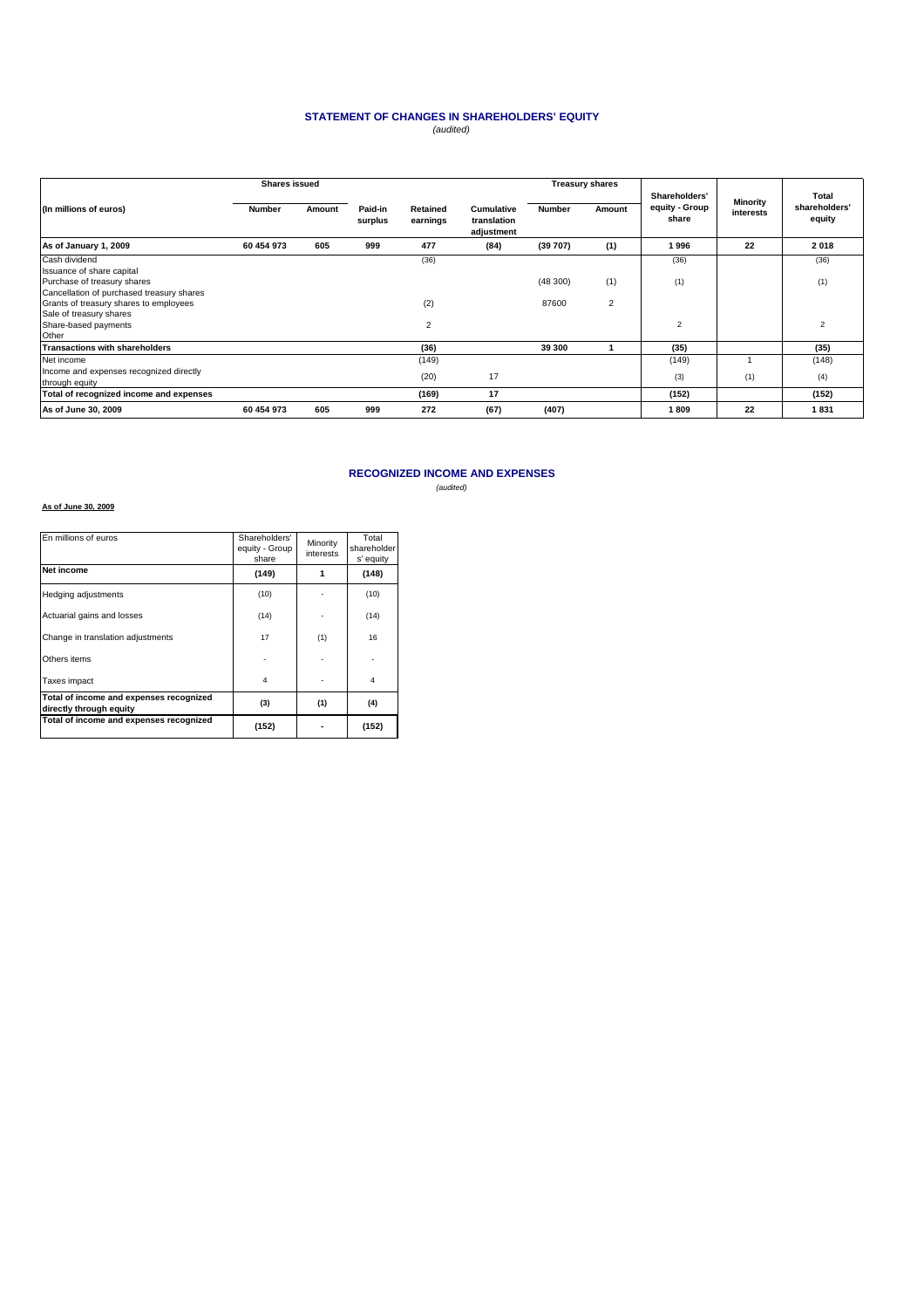# **INFORMATION BY BUSINESS SEGMENT**

(non audited)

|                                                                                                                | 2d Quarter 2009          |                                       |                                |           |              |
|----------------------------------------------------------------------------------------------------------------|--------------------------|---------------------------------------|--------------------------------|-----------|--------------|
| (In millions of euros)                                                                                         | Vinyl<br><b>Products</b> | <b>Industrial</b><br><b>Chemicals</b> | Performance<br><b>Products</b> | Corporate | Group total  |
| Non-Group sales<br>Inter-segment sales<br><b>Total sales</b>                                                   | 266<br>273               | 543<br>23<br>566                      | 355<br>3<br>358                | 3<br>3    | 1 1 6 7      |
| Recurring operating income                                                                                     | (19)                     | 43                                    |                                | (22)      | 2            |
| Other income and expenses                                                                                      | (1)                      | (84)                                  | (6)                            | (3)       | (94)         |
| <b>Operating income</b>                                                                                        | (20)                     | (41)                                  | (6)                            | (25)      | (92)         |
| Equity in income of affiliates                                                                                 | 3                        |                                       |                                |           | 3            |
| Depreciation and amortization<br>Asset impairment<br>Changes in non-current provisions recognized through      | (12)                     | (32)<br>(27)                          | (23)<br>(1)                    | (1)       | (68)<br>(28) |
| income                                                                                                         | 11                       | (48)                                  | 4                              | 8         | (25)         |
| <b>Recurring EBITDA</b>                                                                                        | (7)                      | 75                                    | 23                             | (21)      | 70           |
| Intangible assets and property, plant and equipment,<br>additions<br>Of which exceptional capital expenditures | 10                       | 30                                    | 33<br>(1)                      |           | 73           |

|                                                                                                           |                          | zu wuarter zuud                |                                |                |             |  |
|-----------------------------------------------------------------------------------------------------------|--------------------------|--------------------------------|--------------------------------|----------------|-------------|--|
| (In millions of euros)                                                                                    | Vinyl<br><b>Products</b> | Industrial<br><b>Chemicals</b> | Performance<br><b>Products</b> | Corporate      | Group total |  |
| Non-Group sales                                                                                           | 395<br>17                | 682<br>37                      | 430                            | $\overline{2}$ | 1 509       |  |
| Inter-segment sales<br><b>Total sales</b>                                                                 | 412                      | 719                            | 5<br>435                       | $\mathbf{2}$   |             |  |
| Recurring operating income                                                                                | 4                        | 66                             | 40                             | (13)           | 97          |  |
| Other income and expenses                                                                                 | (4)                      | (7)                            | (4)                            |                | (15)        |  |
| <b>Operating income</b>                                                                                   | $\blacksquare$           | 59                             | 36                             | (13)           | 82          |  |
| Equity in income of affiliates                                                                            | 1                        |                                |                                |                | 1           |  |
| Depreciation and amortization<br>Asset impairment<br>Changes in non-current provisions recognized through | (10)                     | (30)                           | (21)                           |                | (61)        |  |
| income                                                                                                    | 3                        | 5                              | 1                              | 7              | 16          |  |
| <b>Recurring EBITDA</b>                                                                                   | 14                       | 96                             | 61                             | (13)           | 158         |  |
| Intangible assets and property, plant and equipment,                                                      |                          |                                |                                |                |             |  |
| additions<br>Of which exceptional capital expenditures                                                    | 18<br>5                  | 29<br>$\overline{2}$           | 15                             |                | 63<br>7     |  |
|                                                                                                           |                          |                                |                                |                |             |  |

#### **2d Quarter 2008**